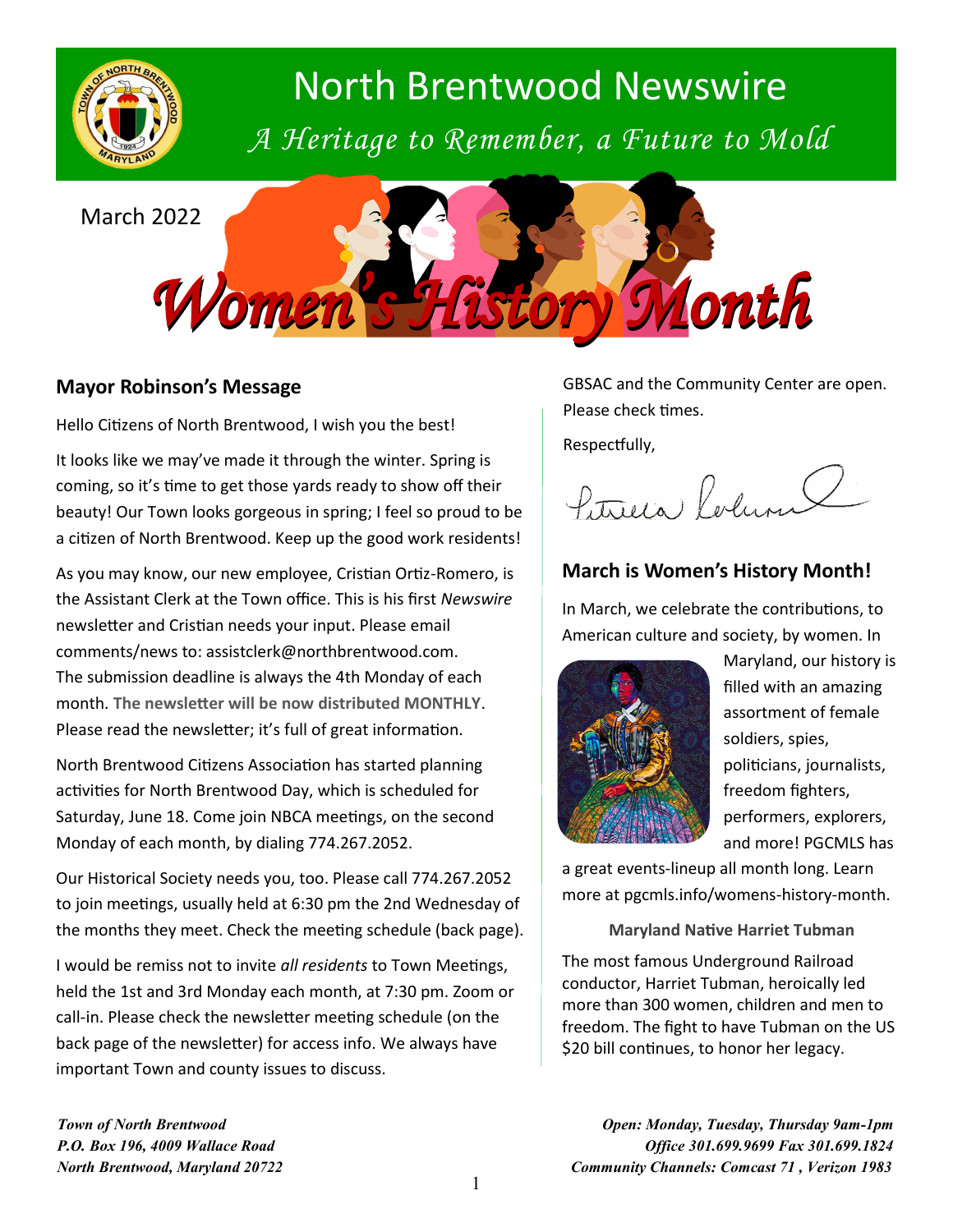# **North Brentwood's New Assistant Clerk**



Meet Cristian Ortiz-Romero, our new Assistant Clerk. He shares: I am grateful to join the Town of North Brentwood, under City Clerk Carl Jones.

I hope to meet with all community members,

as I continue to learn about the structure of municipal government. I've worked in local government for three years; I still find myself discovering different leadership, organizational and outreach tactics to best meet the needs of all community members. I am studying public policy at University of Maryland because I'm curious about: the application of negotiation, delegating to solve issues, and understanding the plurality of identity factors in our communities. A few more things about me: I speak English, Spanish and Portuguese; I'm a Notary Public; and, I worked with North Brentwood on 2020 Census outreach. I am excited about a continued role in this historic community! If you have any questions please email me at asstclerk@northbrentwood.com.

# **Employment Opportunity**

North Brentwood is seeking a P/T Treasurer. Must have QuickBooks experience. For info, call 301.699.9699 or email a resume to probinson@northbrentwood.com.

# **March 7 Mayor and Council Meeting**

District 24 Delegate Jazz Lewis was in attendance to meet North Brentwoodians, as he pursues a congressional seat.

# **Maryland Homeowner Assistance Fund**

In addition to your mortgage, the HA Fund aids with housing costs, such as help paying water and sewer bills. Visit homeownerassistance.maryland.gov (or call 833.676.0119, Mon-Fri 8 am to 7 pm

and Sat 9 am to 4 pm.) to see if you qualify.

# **Windom Road Barrier Meeting**



We're keeping the barrier that symbolized the segregation of North Brentwood and Brentwood in the past. It will be turned 90 degrees, lifted above the ground, and supported by a base of two sculpted hands (see artist's rendering above).

# **COVID-19 Update**

296 were recently hospitalized, with the positivity rate dropping to 1.61%. Residents can still request two packs of COVID tests with K-N95 masks. If you need a COVID testing site for PCR & Rapid Antigen tests, Lotus Primary Care and Wellness Clinic can help you. Visit them at 6495 New Hampshire Ave #140, Hyattsville or contact them at 240.770.4177.

#### **Indoor Mask Mandate Lifted**

On Feb 28, Prince George's County Executive Angela

Alsobrooks announced the county lifted its indoor mask mandate, as COVID-19 case rates continue to drop significantly following the peak of the Omicron variant.



**As a reminder**, a mask mandate is

still in place for public transportation through a CDC order. Residents are required to wear a mask while taking any public transportation in the county and the United States, to include buses, trains and planes.

The Health Department continues to urge residents, five years-old and older, to get COVID-19 vaccinations asap; and, to get tested if they have symptoms or have been exposed to COVID-19, regardless of vaccination status. For more resources on COVID-19 visit [health.mypgc.us/coronavirus.](health.mypgc.us/coronavirus)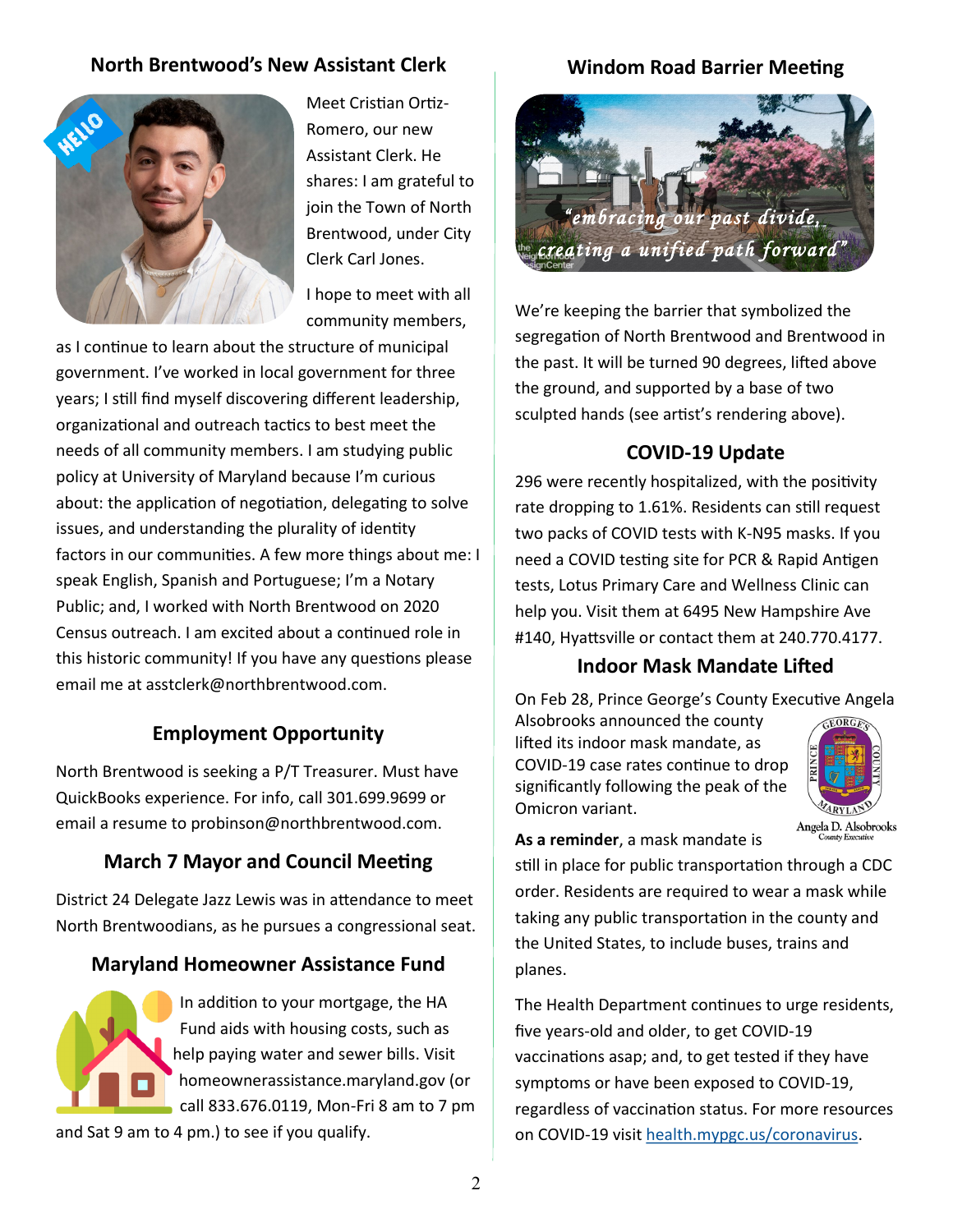# **Brentwood Police & Fire Departments**

#### **Child Safety Seat Inspections**

Prince George's County Police and Fire Departments, offer child safety seat inspections the first Thursday of each month, from 2 pm to 5 pm. Go to the rear of the Bunker Hill Fire Station at 3716 Rhode Island Avenue.

For any questions you may have, please contact Firefighter Brian Clark at his cell 240.508.3960 or office number 301.883.3188.

#### **Yard Waste**



Pick up of yard waste will begin the first Monday of April, and will continue every Monday until the second Monday of January

2023. Leaves and small droppings from trees must be placed in yard leaf bags.

# **Dedication of New Pumper**

Please come to the dedication of a new pumper and historical recognition for North Brentwood's Black Firemen Company 02. The event is Saturday, April 9 at 11 AM, at Bunker Hill Fire Station on 3716 Rhode Island Avenue in Brentwood.

# **Delegate Wanika Fisher 2022 Scholarship Application**



Prince George's County residents are welcome to apply. Complete the application, upload all required items and follow the prompt for the essays. Go to: tinyurl.com/yckjnduv.

#### **The deadline is 11:59 pm on June 1, 2022.**

If you have any questions, please contact her office at 410.841.3340 or by email: cosdistrict47b@gmail.com.

# **Gwendolyn Britt Senior Activities Center**

The center has free and in-person fitness instruction to help with your fitness goals, every Thursday from 11:30 am to 12:15 pm. Also, free blood pressure screenings are offered after class on the first Thursday of the month. To sign up call 301.699.1238.

# **Ordinance, Budget & Resolution**

Ordinance 2022-01 was adopted at the Town Meeting on February 22, 2022. The second reading of the Town Budget (including American Rescue Plan Funds) was also heard and a Public Hearing was held. Councilman Dame introduced the budget; it was seconded by Councilman Baynes. The motion was carried.

Resolution 2022-02 was adopted at the March 21 Town Meeting. The Department of Housing and Community Development (DHCD) approved Town of North Brentwood's request for a 4456 Rhode Island Avenue Parklet.

The vacant lot will be graded and renovated to create a park for community use. The total program cost is \$59,000, consisting of: the National Capital Strategic Economic Development funding in the amount of \$50,000, \$4,000 in cash from the Town of North Brentwood, and \$5,000 in-kind.

# **PEPCO Appliance Recycling**

Pepco is offering customers \$75, for a limited time, to recycle old working refrigerators and freezers. Customers must schedule pick-up by March 31 and have their appliance picked up by April 14 to qualify. Customers can also recycle a dehumidifier or room AC, at the same time, to receive an additional \$25.

Pepco's Appliance Recycling program typically offers customers \$50 for participation. This recycling program aims to save customers energy and money by offering a convenient, environmentally-friendly option for disposing of old appliances.

Customers may also select the pick-up option most comfortable for them. Pepco offers in-home, no-contact pick-ups, in which contractors pick up the appliance while maintaining a safe distance of six feet from the homeowners. Another option is outside no-contact pick-up, in which contractors pick up an appliance from a designated garage or outbuilding. Interested? Call 877.743.3117 or visit pepco.com/appliancerecycling.